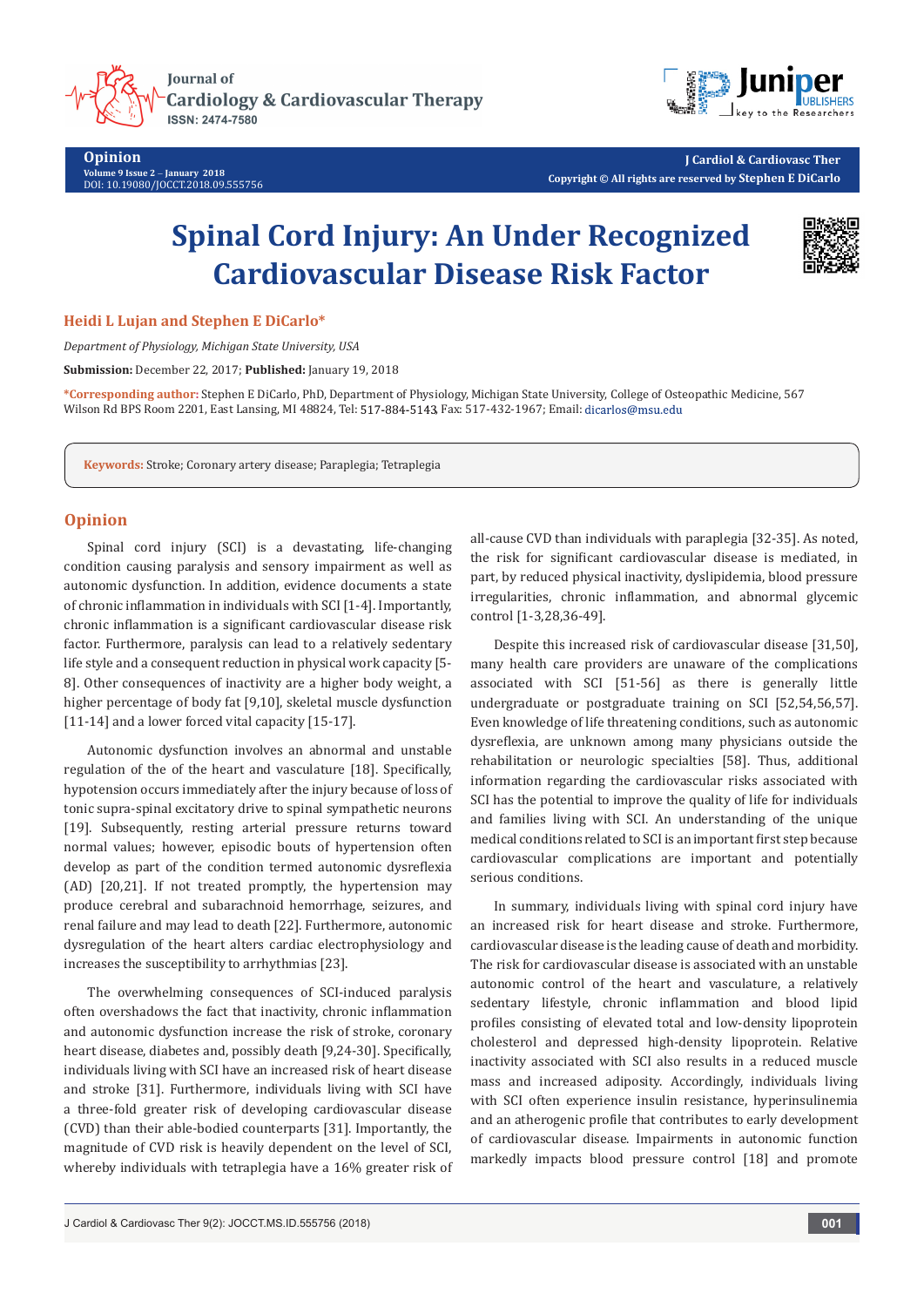the development of cardiac arrhythmias [59-63]. Thus, autonomic dysfunction, relative inactivity and adverse changes in body composition lead to metabolic changes that promote cardiovascular disease in individuals living with SCI. Increasing awareness of these facts has the potential to positively impact individuals and families living with SCI (Figure 1).



## **Acknowledgement**

This work was supported by National Heart, Lung, and Blood Institute Grant RO1HL-122223.

### **References**

- 1. [Frost F, MJ Roach, I Kushner, Schreiber P \(2005\) Inflammatory](https://www.ncbi.nlm.nih.gov/pubmed/15706560)  [C-reactive protein and cytokine levels in asymptomatic people with](https://www.ncbi.nlm.nih.gov/pubmed/15706560)  [chronic spinal cord injury. Arch Phys Med Rehabil 86\(2\): 312-317.](https://www.ncbi.nlm.nih.gov/pubmed/15706560)
- 2. [Gibson AE, Buchholz AC, Martin Ginis KA \(2008\) C-Reactive protein in](https://www.ncbi.nlm.nih.gov/pubmed/18414426)  [adults with chronic spinal cord injury: increased chronic inflammation](https://www.ncbi.nlm.nih.gov/pubmed/18414426)  [in tetraplegia vs paraplegia. Spinal Cord 46\(9\): 616-621.](https://www.ncbi.nlm.nih.gov/pubmed/18414426)
- 3. [Lee MY, Myers J, Hayes A, Madan S, Froelicher VF, et al. \(2005\) C-reactive](https://www.ncbi.nlm.nih.gov/pubmed/15832900)  [protein, metabolic syndrome, and insulin resistance in individuals](https://www.ncbi.nlm.nih.gov/pubmed/15832900)  [with spinal cord injury. J Spinal Cord Med 28\(1\): 20-25.](https://www.ncbi.nlm.nih.gov/pubmed/15832900)
- 4. [Lutgens E, Daemen MJ, Muinck ED, Debets J, Leenders P, et al. \(1999\)](https://www.ncbi.nlm.nih.gov/pubmed/10435030)  [Chronic myocardial infarction in the mouse: cardiac structural and](https://www.ncbi.nlm.nih.gov/pubmed/10435030)  [functional changes. Cardiovasc Res 41\(3\): 586-593.](https://www.ncbi.nlm.nih.gov/pubmed/10435030)
- 5. [McKinley W, Garstang S, Wieting J, Talavera F, Foye P, et al. \(2016\)](McKinley W, Garstang S, Wieting J, Talavera F, Foye P, et al. (2016) Cardiovascular Concerns in Spinal Cord Injury.)  [Cardiovascular Concerns in Spinal Cord Injury.](McKinley W, Garstang S, Wieting J, Talavera F, Foye P, et al. (2016) Cardiovascular Concerns in Spinal Cord Injury.)
- 6. [DiCarlo SE \(1982\) Improved cardiopulmonary status after a two-month](https://www.ncbi.nlm.nih.gov/pubmed/7063538)  [program of graded arm exercise in a patient with C6 quadriplegia: a](https://www.ncbi.nlm.nih.gov/pubmed/7063538)  [case report. Phys Ther 62\(4\): 456-459.](https://www.ncbi.nlm.nih.gov/pubmed/7063538)
- 7. [DiCarlo SE, Supp MD, Taylor HC \(1983\) Effect of arm ergometry](https://www.ncbi.nlm.nih.gov/pubmed/6867119)  [training on physical work capacity of individuals with spinal cord](https://www.ncbi.nlm.nih.gov/pubmed/6867119)  [injuries. Phys Ther 63\(7\): 1104-1107.](https://www.ncbi.nlm.nih.gov/pubmed/6867119)
- 8. [DiCarlo SE \(1988\) Effect of arm ergometry training on wheelchair](https://www.ncbi.nlm.nih.gov/pubmed/3336618)  [propulsion endurance of individuals with quadriplegia. Phys Ther](https://www.ncbi.nlm.nih.gov/pubmed/3336618)  [68\(1\): 40-44.](https://www.ncbi.nlm.nih.gov/pubmed/3336618)
- 9. Oscai LB (1973) The role of exercise in weight control. Exerc sport Sci Rev 1: 103-123.
- 10. [Edwards LA, Bugaresti JM, Buchholz AC \(2008\) Visceral adipose tissue](https://www.ncbi.nlm.nih.gov/pubmed/18326597)  [and the ratio of visceral to subcutaneous adipose tissue are greater in](https://www.ncbi.nlm.nih.gov/pubmed/18326597)  [adults with than in those without spinal cord injury, despite matching](https://www.ncbi.nlm.nih.gov/pubmed/18326597)  [waist circumferences. Am J Clin Nutr 87\(3\): 600-607.](https://www.ncbi.nlm.nih.gov/pubmed/18326597)
- 11. [Dreyer HC, Glynn EL, Lujan HL, Fry CS, DiCarlo SE, et al. \(2008\) Chronic](https://www.ncbi.nlm.nih.gov/pubmed/17885021)  [paraplegia-induced muscle atrophy down regulates the mTOR/S6K1](https://www.ncbi.nlm.nih.gov/pubmed/17885021)  [signaling pathway. J Appl Physiol 104\(1\): 27-33.](https://www.ncbi.nlm.nih.gov/pubmed/17885021)
- 12. [Drummond MJ, Glynn EL, Lujan HL, DiCarlo SE, Rasmussen BB \(2008\)](https://www.ncbi.nlm.nih.gov/pubmed/18236467)  [Gene and protein expression associated with protein synthesis and](https://www.ncbi.nlm.nih.gov/pubmed/18236467)  [breakdown in paraplegic skeletal muscle. Muscle Nerve 37\(4\): 505-](https://www.ncbi.nlm.nih.gov/pubmed/18236467) [513.](https://www.ncbi.nlm.nih.gov/pubmed/18236467)
- 13. [Glynn EL, Lujan HL, Kramer VJ, Drummond MJ, DiCarlo SE, et al. \(2008\)](https://www.ncbi.nlm.nih.gov/pubmed/18347658)  [A chronic increase in physical activity inhibits fed-state mTOR/S6K1](https://www.ncbi.nlm.nih.gov/pubmed/18347658)  [signaling and reduces IRS-1 serine phosphorylation in rat skeletal](https://www.ncbi.nlm.nih.gov/pubmed/18347658)  [muscle. Appl Physiol Nutr Metab 33\(1\): 93-101.](https://www.ncbi.nlm.nih.gov/pubmed/18347658)
- 14. [Fry CS, Drummond MJ, Lujan HL, DiCarlo SE, Rasmussen BB \(2012\)](https://www.ncbi.nlm.nih.gov/pubmed/23055316)  [Paraplegia increases skeletal muscle autophagy. Muscle Nerve 46\(5\):](https://www.ncbi.nlm.nih.gov/pubmed/23055316)  [793-798.](https://www.ncbi.nlm.nih.gov/pubmed/23055316)
- 15. [Zwiren LD, Bar OO \(1975\) Responses to exercise of paraplegics who](https://www.ncbi.nlm.nih.gov/pubmed/1152631)  [differ in conditioning level. Med Sci Sports 7\(2\): 94-98.](https://www.ncbi.nlm.nih.gov/pubmed/1152631)
- 16. [West CR, Campbell IG, Shave RE, Romer LM \(2012\) Resting](https://www.ncbi.nlm.nih.gov/pubmed/21720277)  [cardiopulmonary function in Paralympic athletes with cervical spinal](https://www.ncbi.nlm.nih.gov/pubmed/21720277)  [cord injury. Med Sci Sports Exerc 44\(2\): 323-329.](https://www.ncbi.nlm.nih.gov/pubmed/21720277)
- 17. [Gupta N, White KT, Sandford PR \(2006\) Body mass index in spinal cord](https://www.ncbi.nlm.nih.gov/pubmed/16030513)  [injury-a retrospective study. Spinal Cord 44\(2\): 92-94.](https://www.ncbi.nlm.nih.gov/pubmed/16030513)
- 18. [Rodenbaugh DW, Collins HL, DiCarlo SE \(2003\) Paraplegia differentially](https://www.ncbi.nlm.nih.gov/pubmed/12867264)  [increases arterial blood pressure related cardiovascular disease risk](https://www.ncbi.nlm.nih.gov/pubmed/12867264)  [factors in normotensive and hypertensive rats. Brain Res 980\(8\): 242-](https://www.ncbi.nlm.nih.gov/pubmed/12867264) [248.](https://www.ncbi.nlm.nih.gov/pubmed/12867264)
- 19. [Calaresu FR, Yardley CP \(1988\) Medullary basal sympathetic tone. Ann](https://www.ncbi.nlm.nih.gov/pubmed/3288103)  [Rev Physiol 50: 511-524.](https://www.ncbi.nlm.nih.gov/pubmed/3288103)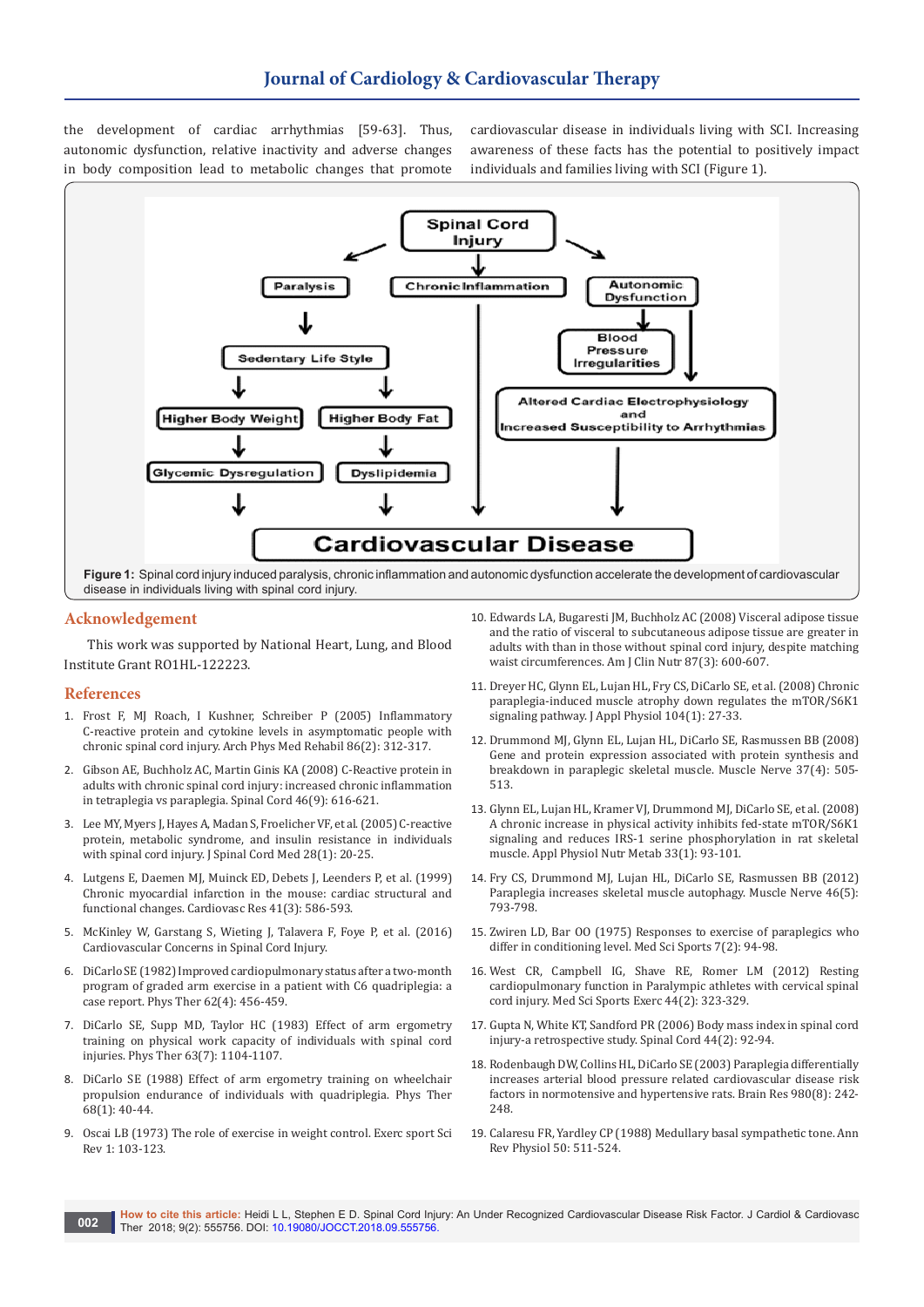- 20. Mathias CJ, Frankel HL (1992) The Cardiovascular System in Tetraplegia and Paraplegia. Handbook of Clinical Neurology, Amsterdam, Pp. 435- 456.
- 21. [Naftchi NE \(1990\) Mechanism of autonomic dysreflexia: Contributions](https://www.ncbi.nlm.nih.gov/pubmed/2186683)  [of catecholamine and peptide neurotransmitters. Ann New York Acad](https://www.ncbi.nlm.nih.gov/pubmed/2186683)  [Sci 579: 133-148.](https://www.ncbi.nlm.nih.gov/pubmed/2186683)
- 22. [McGuire TJ, Kumar VN \(1986\) Autonomic dysreflexia in the spinal](https://www.ncbi.nlm.nih.gov/pubmed/3737501)  [cord injured: what the physician should know about this medical](https://www.ncbi.nlm.nih.gov/pubmed/3737501)  [emergency. Postgrad Med 80\(2\): 81-89.](https://www.ncbi.nlm.nih.gov/pubmed/3737501)
- 23. Lujan H, DiCarlo S (2016) Alterations in cardiac electrophysiology after sinal cord injury and implications for exercise. In: Taylor J (ed.), The Physiology of Exercise in Spinal Cord Injury. Physiology in Health and Disease. Boston, USA, pp. 77-103.
- 24. [Morris JN, Kagen A, Pattison DC, Gardiner MJ \(1966\) Incidence and](https://www.ncbi.nlm.nih.gov/pubmed/4161611)  [prediction of ischemic heart disease in London busmen. Lancet](https://www.ncbi.nlm.nih.gov/pubmed/4161611)  [2\(7463\): 553-559.](https://www.ncbi.nlm.nih.gov/pubmed/4161611)
- 25. [Ressl J, Chrastek J, Jandova R \(1977\) Haemodynamic effects of physical](https://www.ncbi.nlm.nih.gov/pubmed/302073)  [training in essential hypertension. Lancet 32: 121-133.](https://www.ncbi.nlm.nih.gov/pubmed/302073)
- 26. Naughton JP, Hellerstein HK (1977) Exercise testing and exercise training in coronary heart disease. New York, USA.
- 27. National Heart Institute (1966) The Framingham heart study: habits and coronary heart disease. Bethesda, USA.
- 28. [Bauman WA, Spungen AM \(2008\) Coronary heart disease in individuals](https://www.ncbi.nlm.nih.gov/pubmed/18180789)  [with spinal cord injury: assessment of risk factors. Spinal Cord 46\(7\):](https://www.ncbi.nlm.nih.gov/pubmed/18180789)  [466-476.](https://www.ncbi.nlm.nih.gov/pubmed/18180789)
- 29. [Bauman WA, Adkins RH, Spungen AM, Herbert R, Schechter C, et al.](https://www.ncbi.nlm.nih.gov/pubmed/10438115)  [\(1999\) Is immobilization associated with an abnormal lipoprotein](https://www.ncbi.nlm.nih.gov/pubmed/10438115)  [profile? Observations from a diverse cohort. Spinal Cord 37\(7\): 485-](https://www.ncbi.nlm.nih.gov/pubmed/10438115) [493.](https://www.ncbi.nlm.nih.gov/pubmed/10438115)
- 30. [Paffenbarger RS, Laughlin ME, Gima AS, Black RA \(1970\) Work activity](https://www.ncbi.nlm.nih.gov/pubmed/5439408)  [in longshoreman as related to death from coronary artery disease and](https://www.ncbi.nlm.nih.gov/pubmed/5439408)  [stroke. New Engl J Med 282\(20\): 1109-1114.](https://www.ncbi.nlm.nih.gov/pubmed/5439408)
- 31. [Cragg JJ, Noonan VK, Krassioukov A, Borisoff J \(2013\) Cardiovascular](https://www.ncbi.nlm.nih.gov/pubmed/23884034)  [disease and spinal cord injury: results from a national population](https://www.ncbi.nlm.nih.gov/pubmed/23884034)  [health survey. Neurology 81\(8\): 723-728.](https://www.ncbi.nlm.nih.gov/pubmed/23884034)
- 32. [Groah SL, Weitzenkamp D, Sett P, Soni B, Savic G \(2001\) The relationship](https://www.ncbi.nlm.nih.gov/pubmed/11438852)  [between neurological level of injury and symptomatic cardiovascular](https://www.ncbi.nlm.nih.gov/pubmed/11438852)  [disease risk in the aging spinal injured. Spinal Cord 39\(6\): 310-317.](https://www.ncbi.nlm.nih.gov/pubmed/11438852)
- 33. [Banerjea R, Sambamoorthi U, Weaver F, Maney M, Pogach LM, et al.](https://www.ncbi.nlm.nih.gov/pubmed/18674979)  [\(2008\) Risk of stroke, heart attack, and diabetes complications among](https://www.ncbi.nlm.nih.gov/pubmed/18674979)  [veterans with spinal cord injury. Arch Phys Med Rehabil 89\(8\): 1448-](https://www.ncbi.nlm.nih.gov/pubmed/18674979) [1453.](https://www.ncbi.nlm.nih.gov/pubmed/18674979)
- 34. [Yekutiel M, Brooks ME, Ohry A, Yarom J, Carel R \(1989\) The prevalence](https://www.ncbi.nlm.nih.gov/pubmed/2784200)  [of hypertension, ischaemic heart disease and diabetes in traumatic](https://www.ncbi.nlm.nih.gov/pubmed/2784200)  [spinal cord injured patients and amputees. Paraplegia 27\(1\): 58-62.](https://www.ncbi.nlm.nih.gov/pubmed/2784200)
- 35. [Wu JC, Chen YC, Liu L, Chen TJ, Huang WC, et al. \(2012\) Increased risk](https://www.ncbi.nlm.nih.gov/pubmed/22377807)  [of stroke after spinal cord injury: a nationwide 4-year follow-up cohort](https://www.ncbi.nlm.nih.gov/pubmed/22377807)  [study. Neurology 78\(14\): 1051-1057.](https://www.ncbi.nlm.nih.gov/pubmed/22377807)
- 36. [Liang H, Mojtahedi MC, Chen D, Braunschweig CL \(2008\) Elevated](https://www.ncbi.nlm.nih.gov/pubmed/18164328)  [C-reactive protein associated with decreased high-density lipoprotein](https://www.ncbi.nlm.nih.gov/pubmed/18164328)  [cholesterol in men with spinal cord injury. Arch Phys Med Rehabil](https://www.ncbi.nlm.nih.gov/pubmed/18164328)  [89\(1\): 36-41.](https://www.ncbi.nlm.nih.gov/pubmed/18164328)
- 37. [Wang TD, Wang YH, Huang TS, Su TC, Pan SL, et al. \(2007\) Circulating](https://www.ncbi.nlm.nih.gov/pubmed/18063513)  [levels of markers of inflammation and endothelial activation are](https://www.ncbi.nlm.nih.gov/pubmed/18063513)  [increased in men with chronic spinal cord injury. J Formos Med Assoc](https://www.ncbi.nlm.nih.gov/pubmed/18063513)  [106\(11\): 919-928.](https://www.ncbi.nlm.nih.gov/pubmed/18063513)
- 38. [Davies AL, Hayes KC, Dekaban GA \(2007\) Clinical correlates of elevated](https://www.ncbi.nlm.nih.gov/pubmed/17964877)  [serum concentrations of cytokines and autoantibodies in patients with](https://www.ncbi.nlm.nih.gov/pubmed/17964877)  [spinal cord injury. Arch Phys Med Rehabil 88\(11\): 1384-1393.](https://www.ncbi.nlm.nih.gov/pubmed/17964877)
- 39. [Mahoney ET, Bickel CS, Elder C, Black C, Slade JM, et al. \(2005\)](https://www.ncbi.nlm.nih.gov/pubmed/16003691)  [Changes in skeletal muscle size and glucose tolerance with electrically](https://www.ncbi.nlm.nih.gov/pubmed/16003691)  [stimulated resistance training in subjects with chronic spinal cord](https://www.ncbi.nlm.nih.gov/pubmed/16003691)  [injury. Arch Phys Med Rehabil 86\(7\): 1502-1504.](https://www.ncbi.nlm.nih.gov/pubmed/16003691)
- 40. [Karlsson AK, Attvall S, Jansson PA, Sullivan L, Lönnroth P \(1995\)](https://www.ncbi.nlm.nih.gov/pubmed/7854166)  [Influence of the sympathetic nervous system on insulin sensitivity and](https://www.ncbi.nlm.nih.gov/pubmed/7854166)  [adipose tissue metabolism: a study in spinal cord-injured subjects.](https://www.ncbi.nlm.nih.gov/pubmed/7854166)  [Metabolism 44\(1\): 52-58.](https://www.ncbi.nlm.nih.gov/pubmed/7854166)
- 41. [Bauman WA, Spungen AM \(1994\) Disorders of carbohydrate and lipid](https://www.ncbi.nlm.nih.gov/pubmed/8201966)  [metabolism in veterans with paraplegia or quadriplegia: a model of](https://www.ncbi.nlm.nih.gov/pubmed/8201966)  [premature aging. Metabolism 43\(6\): 749-756.](https://www.ncbi.nlm.nih.gov/pubmed/8201966)
- 42. [Lieberman JA, Hammond FM, Barringer TA, Norton HJ, Goff DC, et](https://www.ncbi.nlm.nih.gov/pubmed/21675362/)  [al. \(2011\) Comparison of coronary artery calcification scores and](https://www.ncbi.nlm.nih.gov/pubmed/21675362/)  [National Cholesterol Education program guidelines for coronary heart](https://www.ncbi.nlm.nih.gov/pubmed/21675362/)  [disease risk assessment and treatment paradigms in individuals with](https://www.ncbi.nlm.nih.gov/pubmed/21675362/)  [chronic traumatic spinal cord injury. J Spinal Cord Med 34\(2\): 233-240.](https://www.ncbi.nlm.nih.gov/pubmed/21675362/)
- 43. [Heldenberg D, Rubinstein A, Levtov O, Werbin B, Tamir I \(1981\) Serum](https://www.ncbi.nlm.nih.gov/pubmed/7247997)  [lipids and lipoprotein concentrations in young quadriplegic patients.](https://www.ncbi.nlm.nih.gov/pubmed/7247997)  [Atherosclerosis 39\(2\): 163-167.](https://www.ncbi.nlm.nih.gov/pubmed/7247997)
- 44. [Brenes G, Dearwater S, Shapera R, LaPorte RE, Collins E \(1986\). High](https://www.ncbi.nlm.nih.gov/pubmed/3729689)  [density lipoprotein cholesterol concentrations in physically active and](https://www.ncbi.nlm.nih.gov/pubmed/3729689)  [sedentary spinal cord injured patients. Arch Phys Med Rehabil 67\(7\):](https://www.ncbi.nlm.nih.gov/pubmed/3729689)  [445-450.](https://www.ncbi.nlm.nih.gov/pubmed/3729689)
- 45. [Bauman WA, Spungen AM, Zhong YG, Rothstein JL, Petry C, et al.](https://www.ncbi.nlm.nih.gov/pubmed/1448297)  [\(1992\) Depressed serum high density lipoprotein cholesterol levels in](https://www.ncbi.nlm.nih.gov/pubmed/1448297)  [veterans with spinal cord injury. Paraplegia 30\(10\): 697-703.](https://www.ncbi.nlm.nih.gov/pubmed/1448297)
- 46. [Krum H, Howes LG, Brown DJ, Ungar G, Moore P, et al. \(1992\) Risk](https://www.ncbi.nlm.nih.gov/pubmed/1635786)  [factors for cardiovascular disease in chronic spinal cord injury](https://www.ncbi.nlm.nih.gov/pubmed/1635786)  [patients. Paraplegia 30\(6\): 381-388.](https://www.ncbi.nlm.nih.gov/pubmed/1635786)
- 47. [Zlotolow SP, Levy E, Bauman WA \(1992\) The serum lipoprotein profile](https://www.ncbi.nlm.nih.gov/pubmed/1500941)  [in veterans with paraplegia: the relationship to nutritional factors and](https://www.ncbi.nlm.nih.gov/pubmed/1500941)  [body mass index. J Am Paraplegia Soc 15\(3\): 158-162.](https://www.ncbi.nlm.nih.gov/pubmed/1500941)
- 48. [Schmid A, Halle M, Stützle C, König D, Baumstark MW, et al. \(2000\)](https://www.ncbi.nlm.nih.gov/pubmed/10886263)  [Lipoproteins and free plasma catecholamines in spinal cord injured](https://www.ncbi.nlm.nih.gov/pubmed/10886263)  [men with different injury levels. Clin Physiol 20\(4\): 304-310.](https://www.ncbi.nlm.nih.gov/pubmed/10886263)
- 49. [Ozgurtas T, Alaca R, Gulec M, Kutluay T \(2003\) Do spinal cord injuries](https://www.ncbi.nlm.nih.gov/pubmed/12901464)  [adversely affect serum lipoprotein profiles? Mil Med 168\(7\): 545-547.](https://www.ncbi.nlm.nih.gov/pubmed/12901464)
- 50. [Garshick E, Kelley A, Cohen SA, Garrison A, Tun CG, et al. \(2005\) A](https://www.ncbi.nlm.nih.gov/pubmed/15711609)  [prospective assessment of mortality in chronic spinal cord injury.](https://www.ncbi.nlm.nih.gov/pubmed/15711609)  [Spinal Cord 43\(7\): 408-416.](https://www.ncbi.nlm.nih.gov/pubmed/15711609)
- 51. [McColl MA, Forster D, Shortt SE, Hunter D, Dorland J, et al. \(2008\)](https://www.ncbi.nlm.nih.gov/pubmed/19377334/)  [Physician experiences providing primary care to people with](https://www.ncbi.nlm.nih.gov/pubmed/19377334/)  [disabilities. Healthc Policy 4\(1\): e129-147.](https://www.ncbi.nlm.nih.gov/pubmed/19377334/)
- 52. [Donnelly C, McColl MA, Charlifue S, Glass C, O'Brien P, et al. \(2007\)](https://www.ncbi.nlm.nih.gov/pubmed/16733520)  [Utilization, access and satisfaction with primary care among people](https://www.ncbi.nlm.nih.gov/pubmed/16733520)  [with spinal cord injuries: a comparison of three countries. Spinal Cord](https://www.ncbi.nlm.nih.gov/pubmed/16733520)  [45\(1\): 25-36.](https://www.ncbi.nlm.nih.gov/pubmed/16733520)
- 53. Blackmer J (2003) Rehabilitation medicine: 1. Autonomic dysreflexia. CMAJ 169(9): 931-935.
- 54. [Middleton JW, Leong G, Mann L \(2008\) Management of spinal cord](https://www.ncbi.nlm.nih.gov/pubmed/18398518)  [injury in general practice-part 1. Aust Fam Physician 37\(4\): 229-233.](https://www.ncbi.nlm.nih.gov/pubmed/18398518)
- 55. [Mann L, Middleton JW, Leong G \(2007\) Fitting disability into practice-](https://www.ncbi.nlm.nih.gov/pubmed/18075631) [-focus on spinal cord injury. Aust Fam Physician 36\(12\): 1039-1042.](https://www.ncbi.nlm.nih.gov/pubmed/18075631)
- 56. [Morrison EH, George V, Mosqueda L \(2008\) Primary care for adults](https://www.ncbi.nlm.nih.gov/pubmed/18830840)  [with physical disabilities: perceptions from consumer and provider](https://www.ncbi.nlm.nih.gov/pubmed/18830840)  [focus groups. Fam Med 40\(9\): 645-651.](https://www.ncbi.nlm.nih.gov/pubmed/18830840)
- 57. Marks M.B, Teasell R (2006) More than ramps: accessible health care for people with disabilities. CMAJ 175(4): 329-331.